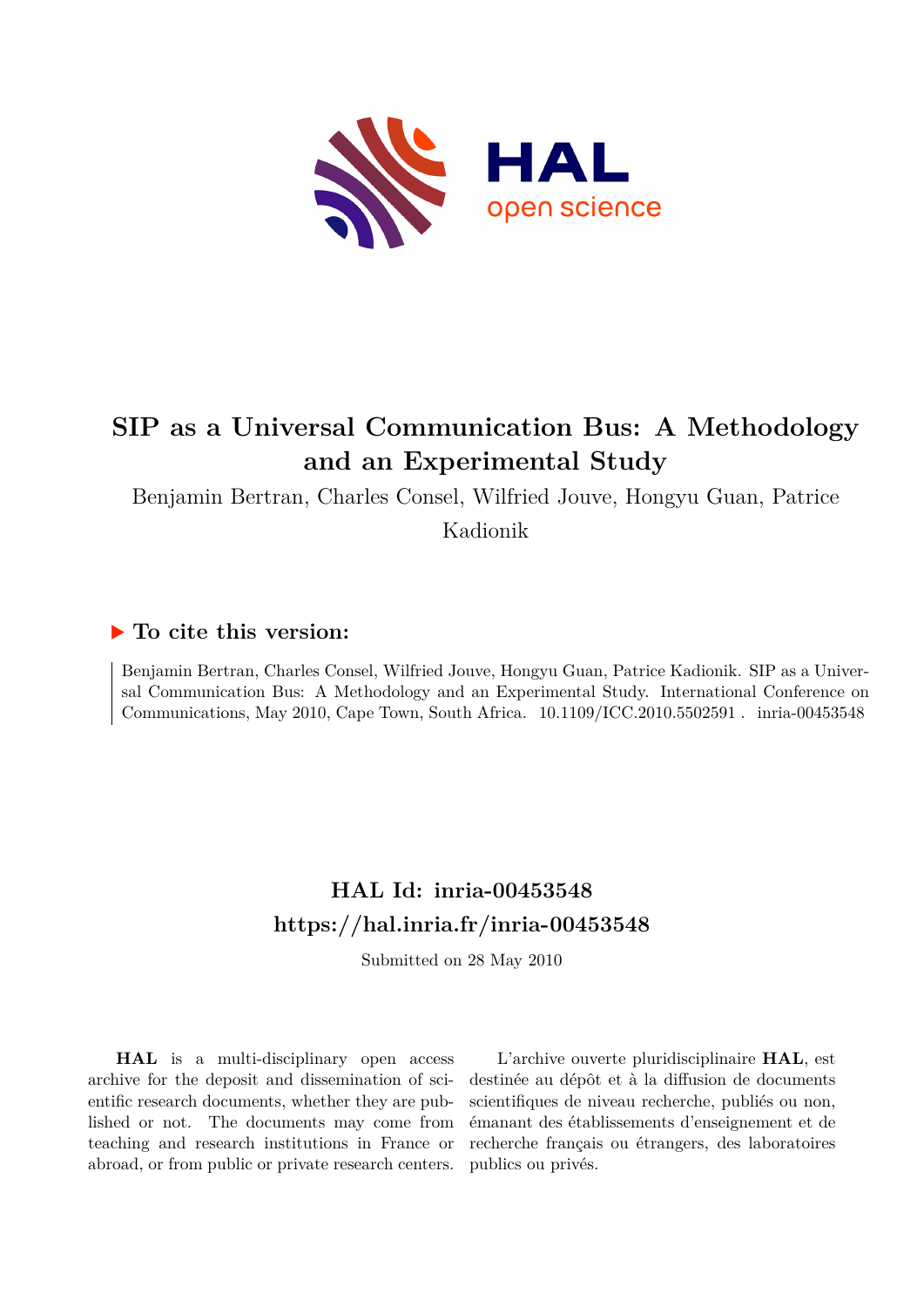# SIP as a Universal Communication Bus: A Methodology and an Experimental Study

B. Bertran, C. Consel, W. Jouve INRIA / University of Bordeaux

*Abstract*—This paper describes a methodology and a programming support that use the SIP protocol as a universal communication bus in pervasive computing environments. In doing so, our work enables homogeneous communications between heterogeneous distributed entities.

We present a classification of a wide variety of entities in terms of features, capabilities and network connectors. Based on this classification, a methodology and a programming support are described for connecting entities on the SIP communication bus. This work has been validated by applications using the SIP communication bus to coordinate widely varying entities, including serial-based sensors (RS232, 1-Wire), ZigBee devices, X10 devices, PDA, native SIP entities, and software components.

*Index Terms*—Pervasive Computing, SIP, Communication Protocol, Middleware, Embedded Systems.

#### I. INTRODUCTION

Device-rich, networked environments are becoming increasingly prevalent in areas ranging from building management to healthcare. These pervasive computing environments consist of a variety of entities that are heterogeneous in many respects: (1) they are either hardware (*e.g.,* camera and telephone) or software (*e.g.,* agenda and news); (2) they rely on different network layers (*e.g.,* X10, ZigBee, and IP); (3) they interact using various modes of communication (*e.g.,* events and streams); and, (4) they exchange various kinds of data (*e.g.,* temperature measurements and video streams). Such environments are also highly dynamic with entities appearing and disappearing over time (*e.g.,* a telephone is switched on/off). Moreover, software systems managing these entities need to be open-ended to keep pace with a constant flow of technological advances.

Our research aims to address the heterogeneity and dynamicity of pervasive computing environments by generalizing SIP (Session Initiation Protocol) [1] to a software communication bus. This industry standard for Internet telephony provides a basis to address the challenges of pervasive computing environments. For example, dynamicity can be addressed by leveraging SIP's mechanism for user mobility. The heterogeneous modes of communications between entities can leverage SIP's general-purpose forms of communications, namely multimedia sessions, events and instant messaging. In our previous works [2], [3], we described how SIP addresses both advanced telephony and home automation services. We proposed a Java programming framework to develop such services.

In this paper, we present a methodology and programming support to use SIP as a universal communication bus for

H. Guan, P. Kadionik IMS / University of Bordeaux

pervasive computing environments. Our main contributions are as follows:

- A classification of a wide variety of entities that facilitates their integration in the SIP communication bus.
- A methodology and programming support that make each class of entities SIP compliant.
- An experimental study that validates SIP as a communication bus for pervasive computing environments. This study comprises numerous entities with vastly varying features and capabilities.

This paper is organized as follows. Section II gives some background on the SIP protocol and presents its advantages in a pervasive computing context. Section III describes the general structure of SIP adapters, connecting entities to the SIP universal communication bus. The SIP middleware, which supports SIP communications, is described in Section IV. Section V introduces our experimental platform. Section VI examines our experiment results. Finally, Section VII concludes the paper.

#### II. A CASE FOR SIP AS A UNIVERSAL COMMUNICATION BUS

Let us examine the aspects that make SIP an ideal basis to form a universal communication bus.

*Extensibility:* SIP is an HTTP-like request/response protocol, text-based and transport-independent. Like HTTP, SIP is extensible in terms of methods, headers, and message payload. This allows the protocol to be completed with numerous standardized extensions matching specific needs, namely, instant messaging [4], [5], and events [6]. Message payload is formatindependent, enabling SIP to embed any kind of data (*e.g.,* SDP [7], presence information [8], and SOAP [9]).

*Interaction modes:* Originally designed to deal with sessions, SIP has the potential to provide general-purpose communication forms, namely, commands (RPC-like based on instant messaging), events, and sessions of data streams [1]. These forms of communications cover what is required by an application to coordinate entities in a pervasive computing environment. More specifically, instant messaging is a one-toone interaction mode; it can be used, for example, to query a temperature measurement from a sensor. Event is a oneto-many interaction mode; it is the preferred mechanism to propagate information such as the presence status. Finally, session is a one-to-one interaction mode with data exchanged over a period of time; it is typically used to set up a multimedia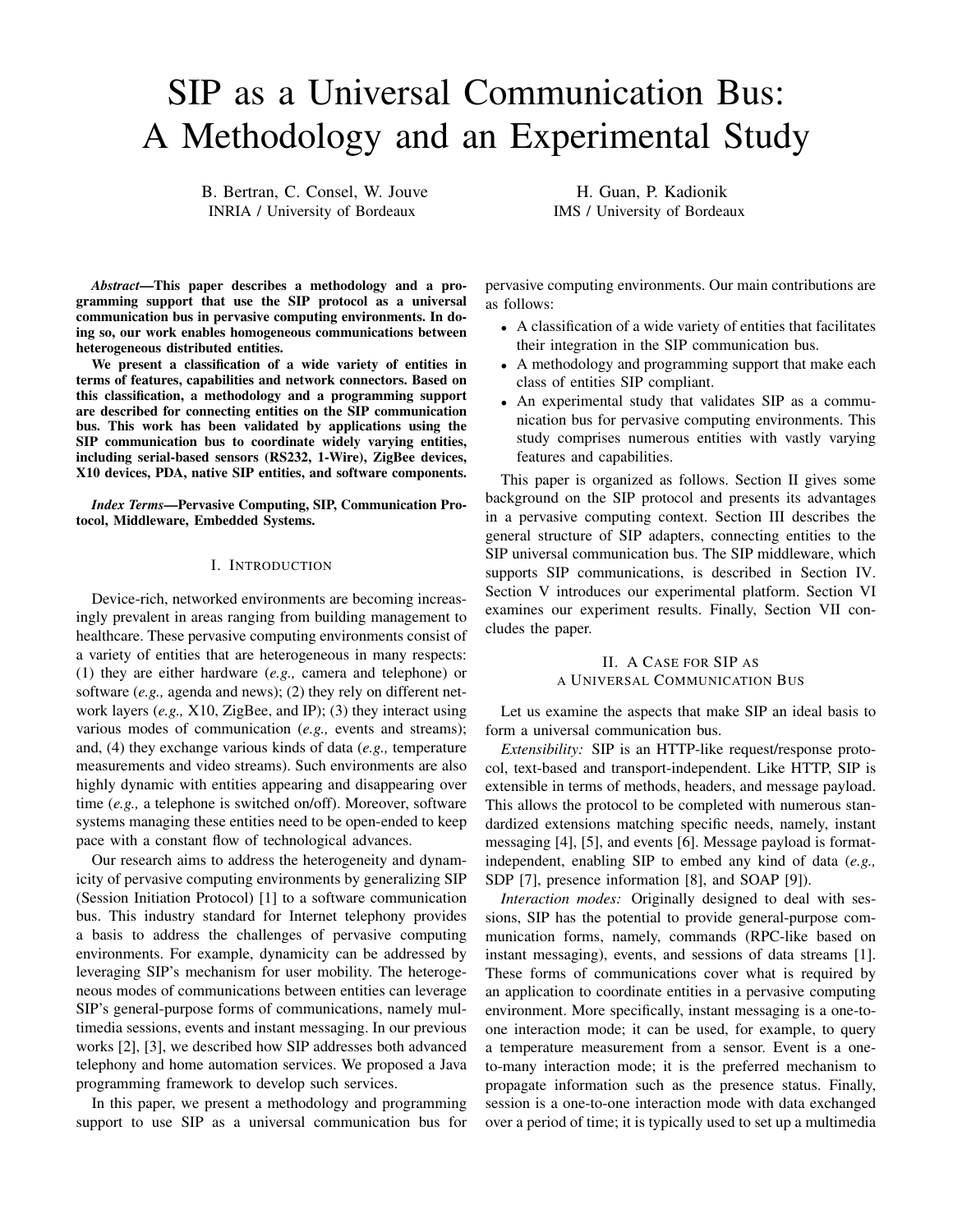stream between two entities, but it can be generalized to a stream of arbitrary data. For example, a GPS device produces a stream of Cartesian coordinates.

*Environment dynamicity:* Dynamicity is an inherent feature of home automation. SIP provides a mechanism that deals with a form of dynamicity, namely user mobility. To address this issue, SIP relies on the use of Uniform Resource Identifiers (URIs) to refer to agents, abstracting over the terminal network address. This mechanism can be used to define functional entities in a pervasive environment, abstracting over concrete entities whose availability may vary over time. As a result, the use of SIP URI shields the application code from runtime configuration changes in the environment.

*Existing infrastructures:* Because it is a *de facto* standard for IP telephony, SIP platforms are already widely deployed in various forms, including dedicated IP telephony systems and set-top boxes. Pervasive computing applications can thus leverage these platforms, expanding their original scope.

*Convergence point:* The increasingly prevalent nature of SIP makes it a converging point for many technologies. Beyond SIP phones (whether hardware or software), other SIPcompliant entities are starting to become available (*e.g.,* video camera [10]). In fact, SIP can be embedded in an increasing number of devices and software systems, representing a convergence point of a number of technologies and areas.

#### III. BUILDING SIP ADAPTERS

We have motivated the use of SIP as a universal communication bus between heterogeneous distributed entities. Let us now examine how entities need to be adapted to connect them to the SIP communication bus. This adaptation process is driven by criteria, classifying entities.

#### *A. Entity classification*

Our entity classification uses three criteria. This classification builds on our study of a large panel of entities and factorizes our experience in developing entity-specific adapters to the SIP communication bus. The first criterion is whether or not an entity is SIP native. As shown in Figure 1, a SIPnative entity is directly connected to the SIP communication bus; such entity is referred to as *type 1*. In contrast, a non-SIP entity needs an adapter. To address a non-SIP entity, a second criterion identifies whether it is IP-enabled. If so, a third criterion determines whether the entity is programmable, making it possible to introduce a SIP stack; this class of entities is of *type 2*. *Type 3* is a non-SIP, non-programmable entity; as such, it requires the use of a SIP gateway. *Type 4* is a non-SIP entity without IP capability, requiring an extended gateway. This classification of entities is summarized in Figure 2. Examples are listed in Table I. From this classification, solutions are proposed to create SIP adapters.

#### *B. Functional architecture of a SIP adapter*

We now present the layers required to adapt each class of entities to the SIP communication bus, omitting entities of type 1 that support SIP natively. To be SIP compliant, an entity

| Type | <b>Examples</b>                                | Gateway        |
|------|------------------------------------------------|----------------|
|      | SIP video camera, SIP phone, SIP softphone     | No             |
|      | PDA, Greenphone, Calendar, Monitoring entities | N <sub>0</sub> |
|      | IP video camera, Printer                       | Yes            |
|      | X10 or 1-Wire devices, Temperature sensors     | Yes            |

TABLE I: Entity examples

must provide access to its functionalities via SIP-compliant mechanisms. To do so, access to entity functionalities are defined in terms of the three interaction modes available in SIP: commands (*i.e.,* status query and entity control), events (*i.e.,* event publishing and subscription) and sessions (*i.e.,* invitation to a session of data stream). Yet, these interaction modes need to pass and receive data that may have different formats: command-parameter values (*e.g.,* using SOAP), event values (*e.g.,* using an XML-based format [11]) and sessioncapability descriptions (*e.g.,* using plain text SDP).



Fig. 1: Adapting entities to SIP





Fig. 3: Entities and Gateway Architecture

*Entities of type 2:* Despite SIP's rich forms of communications, the SIP communication bus needs careful parameterization to cope with a constant flow of new non-SIP entities, introducing ever changing functionalities and data formats. To address this situation, SIP adapters wrap entity functionalities with an *interpreter*. For a given SIP method, this layer extracts from the payload of a SIP message, the constituent parts of the corresponding interaction mode (*i.e.,* command, event or session). For example, a SIP request with a MESSAGE method corresponds to a command interaction. The payload interpreter then extracts from the request payload a SOAP message, indicating the command name (*e.g.,* getTemperature) and the parameter values (*e.g,* a measurement unit). The *payload*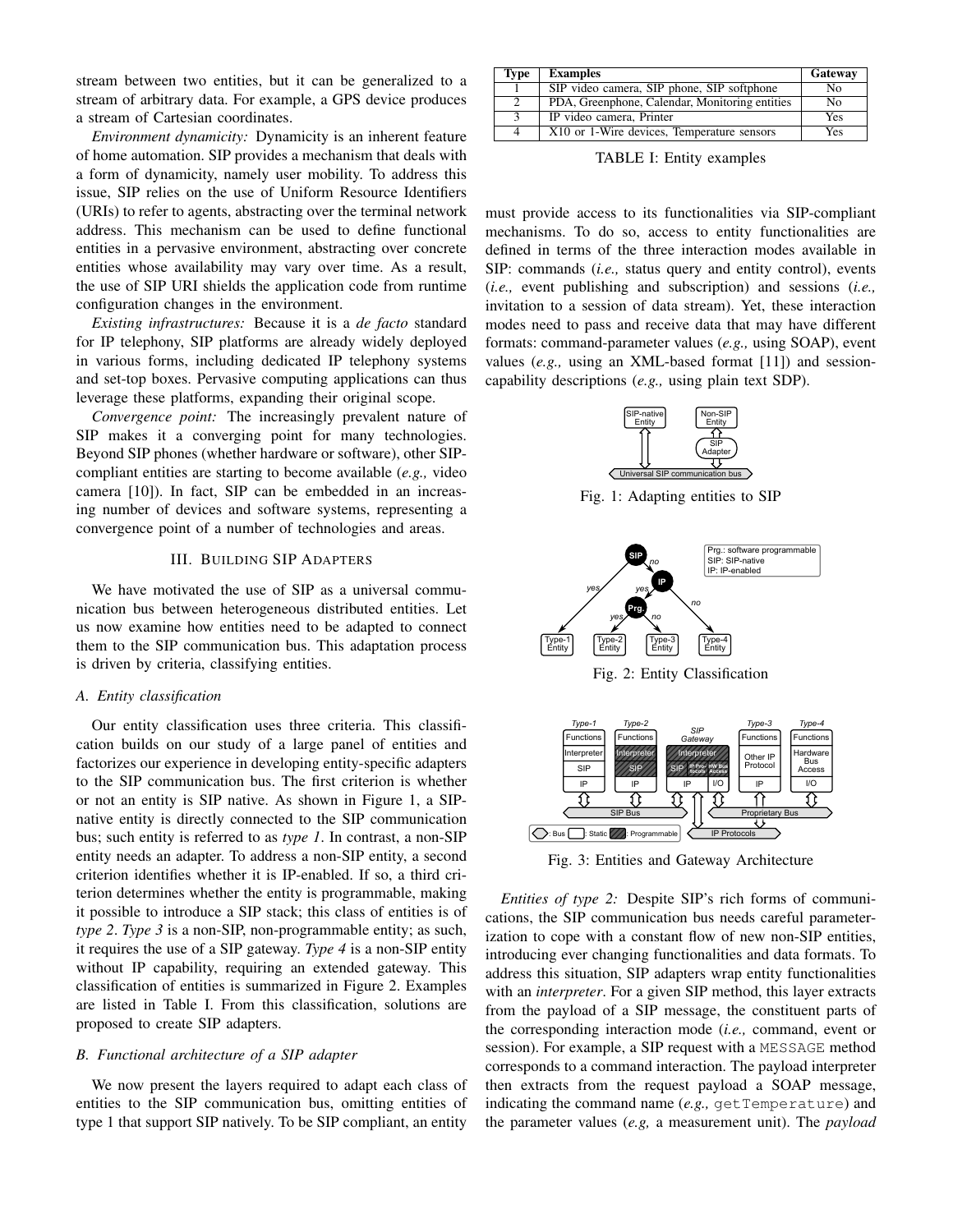*interpreter* then calls the *invocation layer* of the corresponding interaction mode with its constituent parts. This layer is responsible to invoke the target functionality in the entity (*e.g.,* an operation to measure a temperature, given a measurement unit). Figure 3 depicts the layers involved in adapting a non-SIP, programmable entity to the SIP communication bus. Because a type-2 entity is programmable, its SIP adapter can reside on the entity, making it self-contained.

*Entities of types 3 and 4:* When a non-SIP entity is not programmable, the SIP adapter is implemented as a hardware gateway. Note that a hardware gateway can also be used for a type-2 entity to reduce energy consumption or increase performance. A hardware gateway is mandatory for a type-4 entity to enable IP and SIP capabilities.

As illustrated in Figure 3, functionalities of entities of types 3 and 4 are accessed through ad hoc communication buses consisting of a software communication bus and an associated hardware communication bus. The hardware communication bus can be proprietary. It may simply be the processor bus of the device. Requested data can be directly accessed via registers mapped in memory. The hardware communication bus can also implement an industry standard such as X10 [12], for power line-based communication, and ZigBee [13], for wireless communication. There are low-level devices that use serial communication buses such as RS232, I2C, or 1-Wire bus [14]. In our approach, these devices are hidden behind a SIP-compliant component that directly accesses their functionalities. In fact, each time a hardware communication bus is used, the corresponding specific software communication bus must be created for hiding underlying hardware specificities.

In practice, our four classes of entities and our methodology have been successful in adapting all the devices and software components that we have encountered in developing a variety of pervasive computing applications.

#### IV. ENABLING SIP COMMUNICATION

We developed a distributed SIP middleware, named Dia-Gen [15] that allows entities to invoke remote functionalities, receive and answer requests using the SIP communication bus. It also enables entities to interpret SIP payloads implementing the interpreter layer introduced in Section III-B. Leveraging the SIP infrastructure, the DiaGen middleware supports distributed entities with discovery and notification services.

#### *A. Entity binding*

The discovery service allows to register and look up entities. SIP provides a basis to deal with the dynamic pervasive computing environments via its support for user mobility. Specifically, SIP entities send a SIP REGISTER request to register their SIP URI with the registration server; this server associates entity SIP URIs with network addresses. In addition, our approach consists of using the SIP OPTIONS request to complete the registration process with a description of the registering entity.

Once registered, an entity can be looked up by querying the registration server. To do so, a lookup request is sent in a SIP MESSAGE request, containing a description of the required entity or entities. The registration server returns all registered entities matching the request.

#### *B. Interaction modes*

The notification service allows entities to subscribe and publish events. It improves the scalability of the overall platform by decoupling producers and consumers of events. The notification service receives SIP PUBLISH requests containing events from publishers and sends SIP NOTIFY requests to all entities that subscribed to the related type of events (*e.g.,* calendar event) using the SIP SUBSCRIBE request.

In addition to the event interaction mode, the DiaGen middleware allows entities to interact via the command and session interaction modes. In the command interaction mode, an entity sends a SIP MESSAGE request to operate another entity. In the session interaction mode, an entity sends a SIP INVITE request to negotiate session parameters and to establish a session with another entity.

Data exchanged between two entities are serialized in the SOAP format using the kSOAP [16] library and transported via both SIP request and response bodies.

#### V. EXPERIMENTAL PLATFORM

Our universal communication bus has been developed in the context of a home automation project. The goal of this project is to design and implement a home automation platform based on SIP. Experiments have been made in a real environment, depicted in Figure 4. This environment was populated by various home automation entities, ranging from telephony equipments to home appliances.



Fig. 4: Experimental platform

This platform serves as a vehicle to experiment with various scenarios. For example, we have developed a surveillance application that involves IP video cameras, X10 alarms, SIP phones and PDAs. Another example is an application displaying various information of interest on a screen, including appointments and weather conditions.

#### VI. EXPERIMENTAL STUDY

In this section, we validate our use of SIP as a universal communication bus. This validation is done in the context of our experimental platform, equipped with entities belonging to all the types discussed earlier. First, we examine the adaptation work required for each type of entities. Then, we present and analyze performance measurements.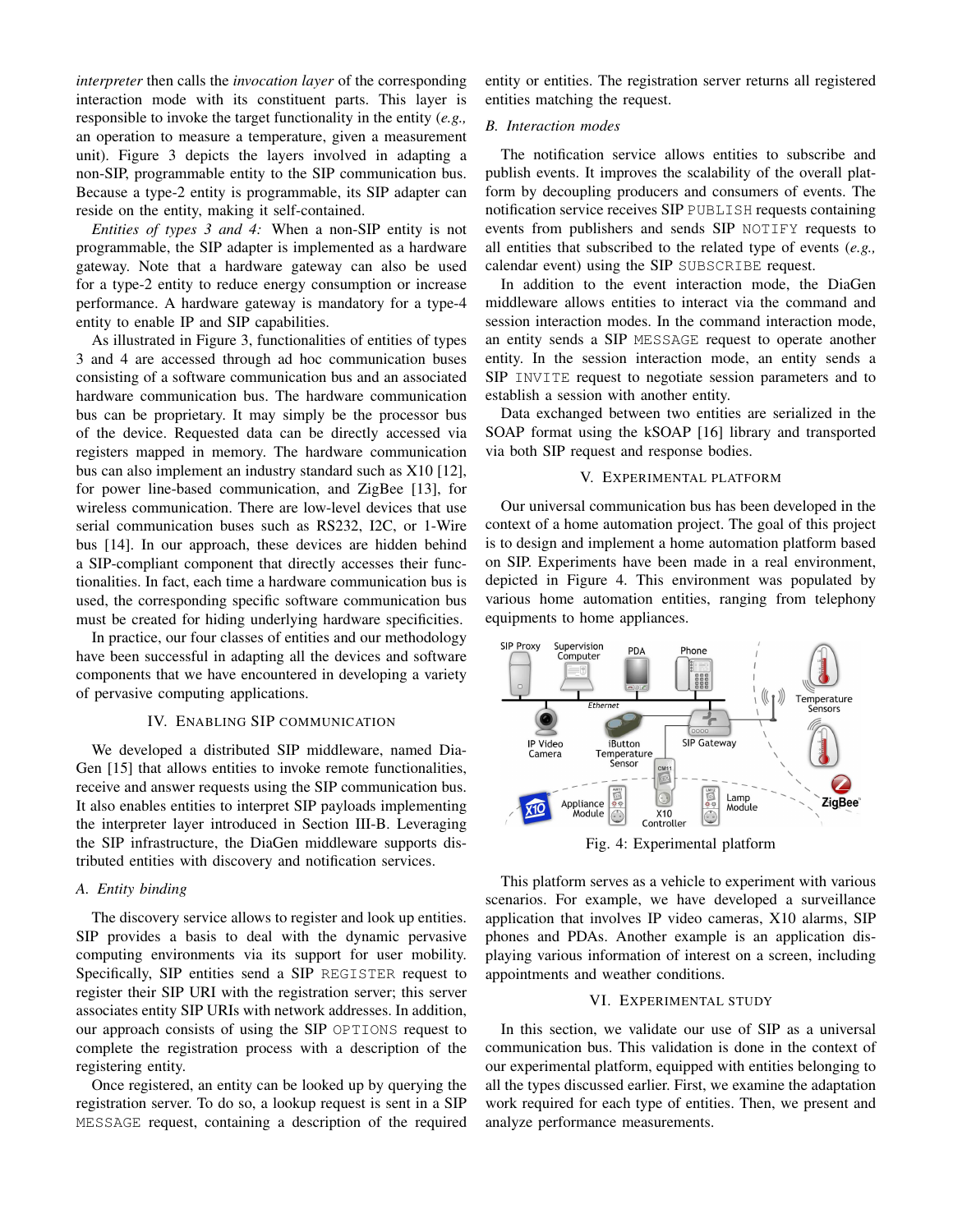#### *A. Entity adaptations*

Let us examine the development work required to make each entity type SIP compatible.

*Type-1 entity:* By design, the DiaGen middleware is fully compatible with SIP-native entities. Application code developed with the DiaGen middleware can thus directly interact with these entities. This situation allows to leverage existing SIP infrastructures (*e.g.,* OpenSER server) and entities (*e.g.,* SIP video cameras, SIP phones and softphones).

*Type-2 entity:* There exists a wide variety of existing entities with programming capabilities, ranging from PDAs to software calendars. Our approach consists of providing the developers with a Java programming framework to create invocation layers and to connect entity functionalities to the SIP communication bus. Developers rely on high-level operations to (1) register and lookup entities and (2) implement and invoke entity functionalities. Our Java programming framework abstracts over the intricacies of the underlying technologies and prevents developers from writing boilerplate code, *e.g.,* SIP method creation, payload marshalling/unmarshalling and concurrency handling.

*Type-3 entity:* The type-3 category consists of nonprogrammable entities, supporting IP protocols (*e.g.,* HTTP and RTSP for IP video cameras). Making these entities SIP compliant amounts to develop adapters mapping their protocol into SIP. Such adapters form a SIP gateway. Our programming framework provides support for the developers to build such gateway. We propose two approaches to implement a gateway. The first approach is based on Java and requires adequate resources in the platform. The second approach is less resourcedemanding: it relies on a C version of our programming framework. We chose this second approach and embedded a C-based gateway into a small Single-Board Computer (SBC) (*e.g.,* an ARM-based board [17]). The functional architecture of a SIP gateway is shown in Figure 5.



Fig. 5: Software architecture of a SIP gateway

To develop our SIP gateway, we have first ported Linux 2.6 with its own root file system to the SBC board. The GNU oSIP library [18] has then been ported to the SBC board, and a SIP user agent has been developed on top of this library. When deployed, the SIP user agent registers each entity it serves.

To illustrate the use of our SIP gateway, consider the IP video camera. A surveillance entity sends an INVITE request to the SIP gateway of the IP video camera to establish a session of video stream with a PDA. The SIP gateway extracts appropriate information from the SIP message and sends an RTSP request to the camera. Once the communication is established, the SIP gateway is no longer involved and the video is streamed directly from the camera to the SIP client of the PDA using the RTP protocol.

*Type-4 entity:* The type-4 entities represent the majority of devices deployed in a typical home environment. This type consists of entities that are non-programmable and communicate with a non-IP protocol. An adapter needs to be developed for every entity relying on a new protocol. This type of adapter is difficult to write because it involves low-level communication operations. We gather the adapters for non-IP protocols into a SIP gateway (Figure 5). This gateway resides in another SBC board with specific interfaces (*e.g.,* ZigBee and X10). For example, a specific ZigBee SIP adapter gets the temperature measurement from the ZigBee temperature sensor via the serial ZigBee base connected to the SBC board.

For X10 entities, we have ported the Heyu open source project [19] to the SBC board. A specific SIP adapter has been written. A USB CM11 module, which handles several X10 devices, is connected to the SIP adapter. It receives X10 commands from the adapter and sends them to X10 entities connected to the power line network.

For iButton temperature sensor entities, we have modified an open source library developed by Dallas Semiconductors [20] and ported it on Linux. A specific iButton SIP adapter has been written.

#### *B. Results and Discussion*

This section assesses the validity of our approach. To do so, we have conducted experimental studies to measure the performance of our platform and its scalability. We omit the analysis of type-1 entities because they are SIP native and provide the required performance by design. In practice, all type-2 entities we encountered offer enough computing power to map functionalities into the operations supported by an entity. As a result, this category of entities incurs negligible overhead.

Type-3 and type-4 entities both require a SIP gateway. However, type-4 entities are the most demanding in terms of computing power because they translate a high-level protocol, namely SIP, into a low-level one, such as ZigBee or iButton. Moreover, the type-4 entities represent the vast majority of the devices deployed in a typical home environment. Consequently, our experimental study concentrates on the type-4 entities.

Our experimental platform includes a SIP gateway that adapts two ZigBee temperature sensors, two X10 entities and an iButton temperature sensor to the SIP communication bus. For the implementation, we used a 180 MHz ARM9 processor running Linux 2.6.20 with 32 MB SDRAM and 8 MB flash memory.

First, we measure the memory footprint of the run-time support of our implementation, using the Exmap-console tool [21]. This measurement was performed on the adapters and the user agent of the SIP gateway. Their sizes are shown in Table II. On our resource-constrained platform, the memory footprint of the entire SIP gateway is 518 KB, representing less than 2% of the total available memory of the SBC board (32 MB). Note that this SIP gateway comprises three SIP adapters.